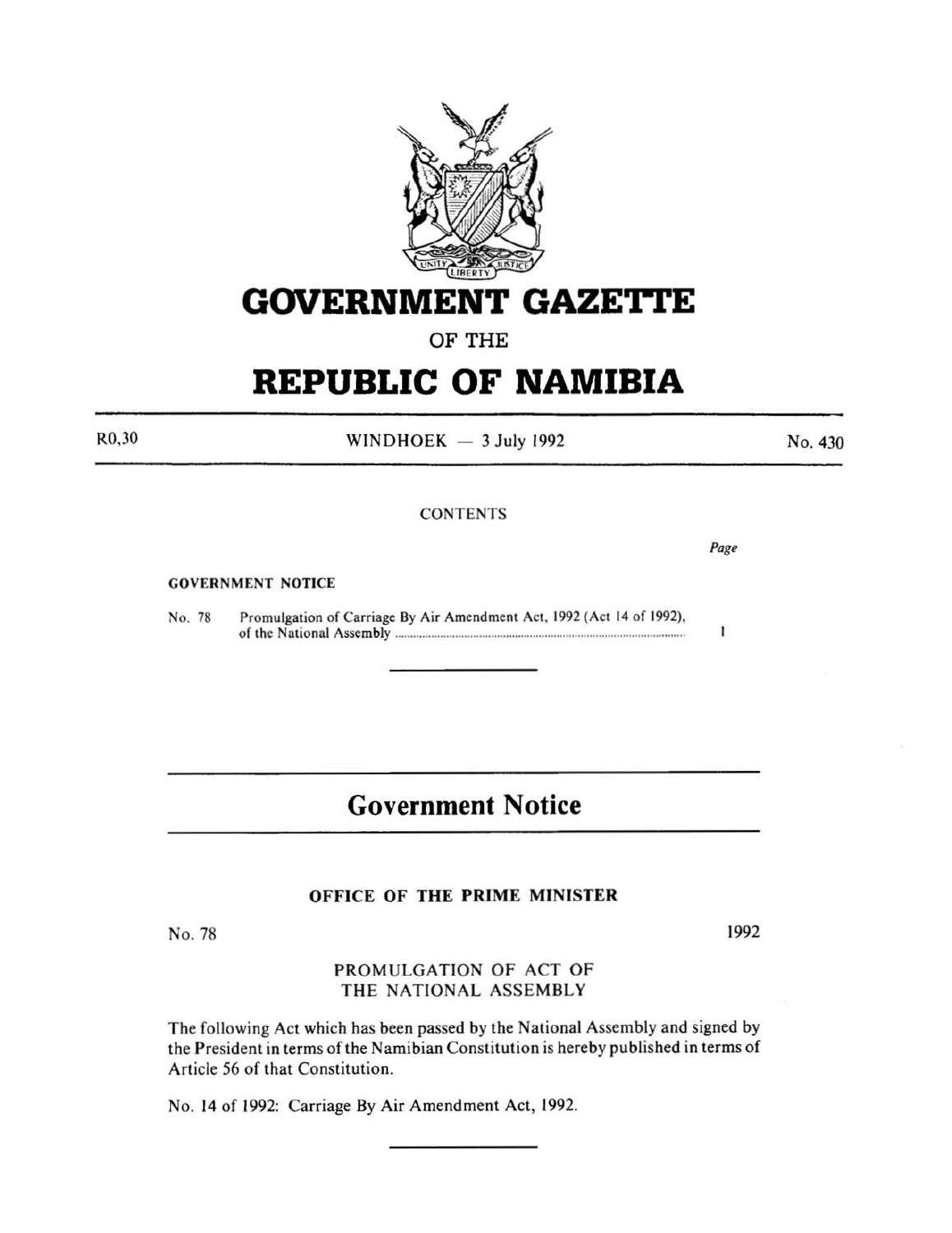Act No. 14, 1992

CARRIAGE BY AIR AMENDMENT ACT, 1992

#### EXPLANATORY NOTE:

| Words underlined with solid line indicate in-<br>sertions in existing enactments.     |
|---------------------------------------------------------------------------------------|
| Words in bold type in square brackets indicate<br>omissions from existing enactments. |

### **ACT**

To amend the Carriage by Air Act, 1946, in order to adjust its provisions in view of the independence of Namibia; to provide for the manner in which certain sums in francs shall for the purpose of claims against carriers be converted into currency of Namibia; and to provide for matters incidental thereto.

*(Signed by the President on 22 June 1992)* 

BE IT ENACTED by the National Assembly of the Republic of Namibia, as follows:-

1. Section I of the Carriage by Air Act, I946 (hereinafter referred to as the principal Act) is hereby amended-

(a) by the substitution for the definition of "Minister" of the following definition:

" 'Minister' means the Minister of [Transport] Works, Transport and Communication."; and

(b) by the deletion of the definition of "Republic".

2. (I) Section 3 of the principal Act is hereby amended by the substitution for subsection (7) of the following subsection:

"(7) Any sum in francs mentioned in Article twenty-two of the said Schedule shall, for the purposes of any action against a carrier, be converted into currency of [the Republic at the rate of exchange prevailing on the date on which the amount of any

Amendment of section I of Act 17 of 1946, as substituted by section I of Act 5 of 1964.

Amendment of section 3 of Act 17 of 1946, as amended by section 2 of Act 5 of 1964.